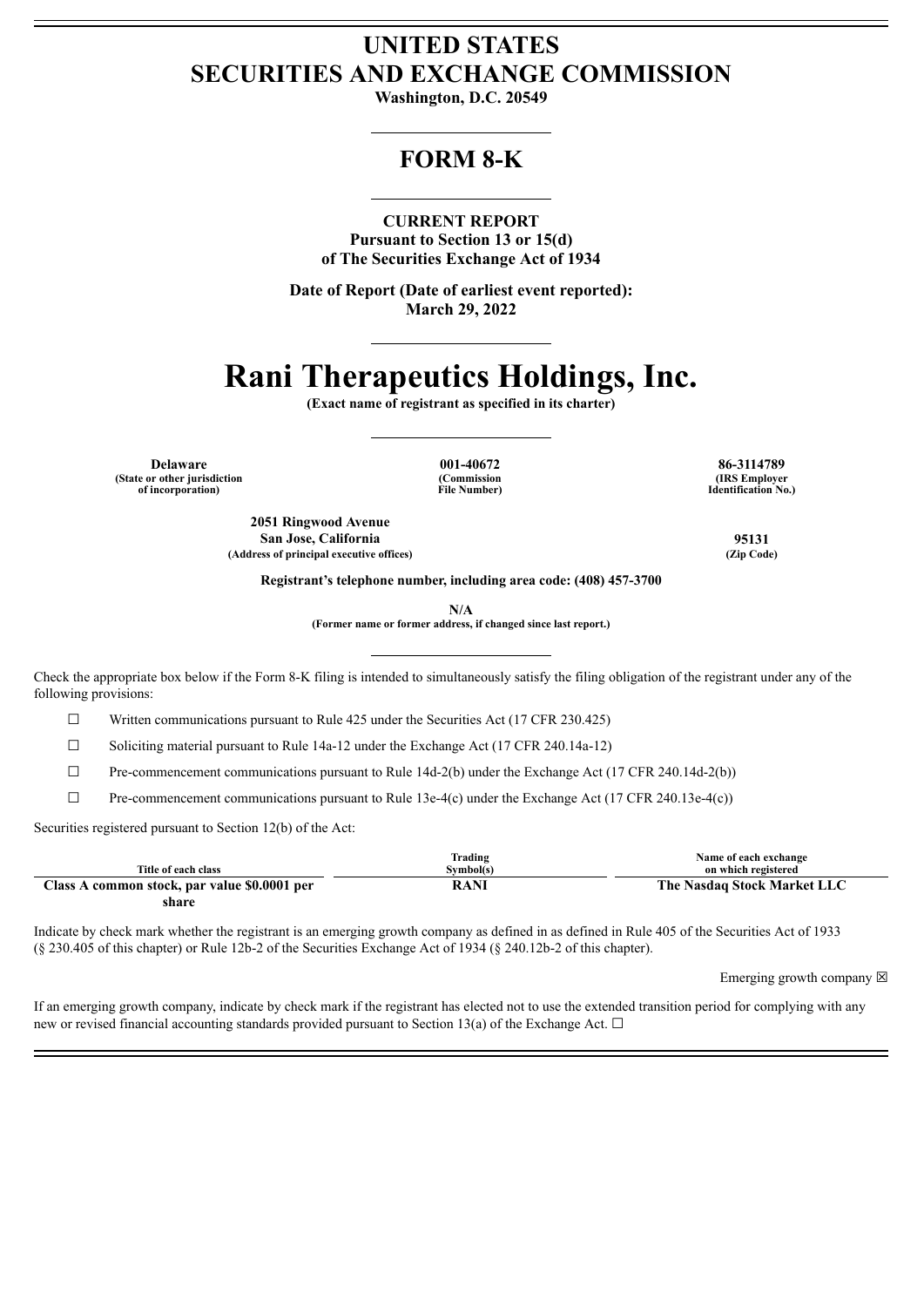# **Item 2.02 Results of Operations and Financial Condition.**

On March 29, 2022, Rani Therapeutics Holdings, Inc. (the "Company") issued a press release providing a corporate update and announcing its financial results for the fourth quarter and year ended December 31, 2021. The full text of the press release is furnished as Exhibit 99.1 to this Current Report on Form 8-K and is incorporated herein by reference.

The information in this Current Report on Form 8-K (including Exhibit 99.1) shall not be deemed "filed" for purposes of Section 18 of the Securities Exchange Act of 1934, as amended (the "Exchange Act"), or otherwise subject to the liabilities of that Section, nor shall it be deemed to be incorporated by reference into any filing of the Company under the Securities Act of 1933, as amended, or the Exchange Act, except as expressly set forth by specific reference in such filing.

# **Item 9.01 Financial Statements and Exhibits.**

# **(d) Exhibits**

| Exhibit<br><u>Number</u> | <b>Exhibit Description</b>                                                  |
|--------------------------|-----------------------------------------------------------------------------|
| 991                      | Press Release dated March 29, 2022.                                         |
| 104                      | Cover Page Interactive Data File (embedded within the Inline XBRL document) |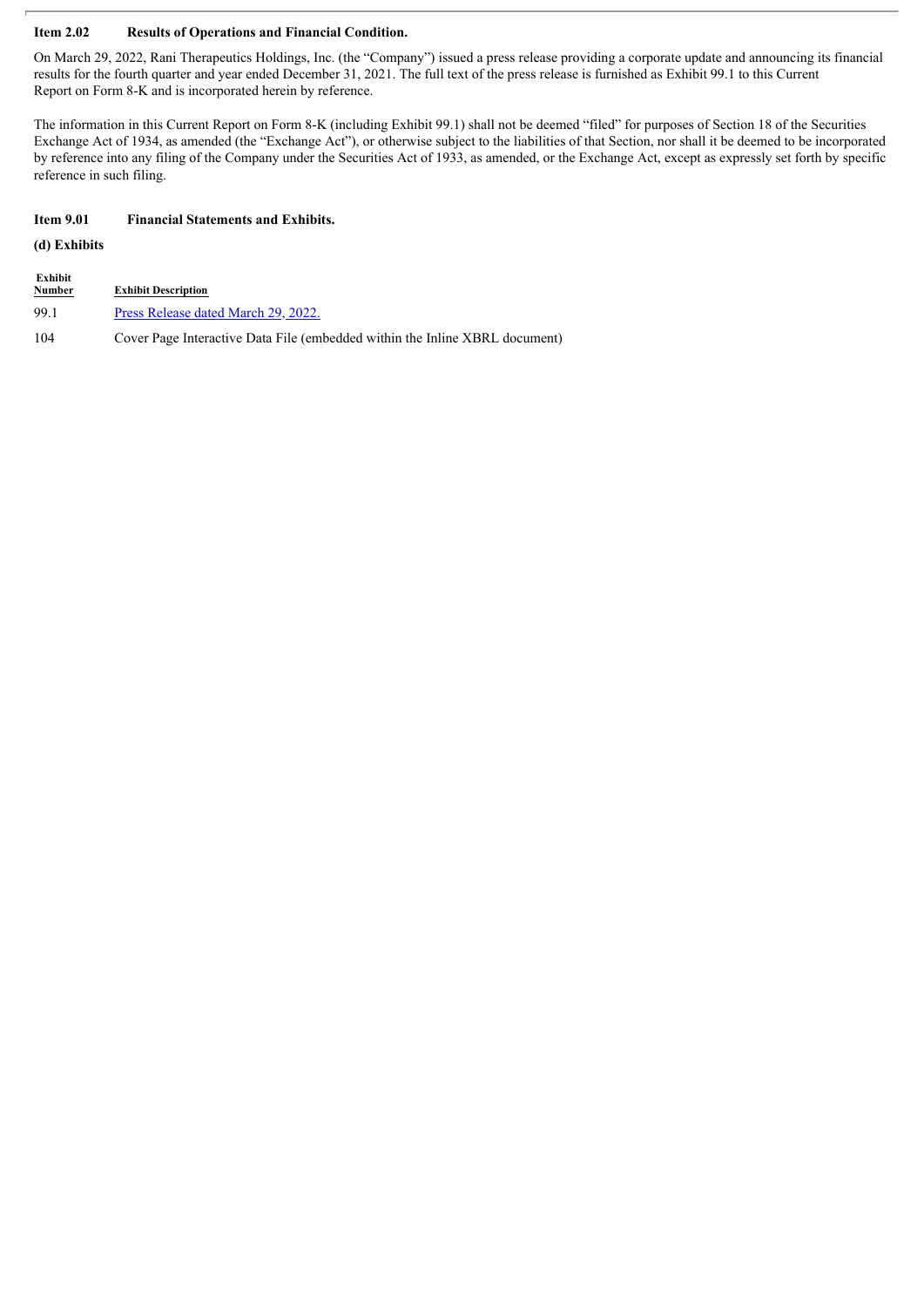**SIGNATURES**

Pursuant to the requirements of the Securities Exchange Act of 1934, the registrant has duly caused this report to be signed on its behalf by the undersigned hereunto duly authorized.

# **Rani Therapeutics Holdings, Inc.**

Svai Sanford Chief Financial Officer

Date: March 29, 2022 By: /s/ Svai Sanford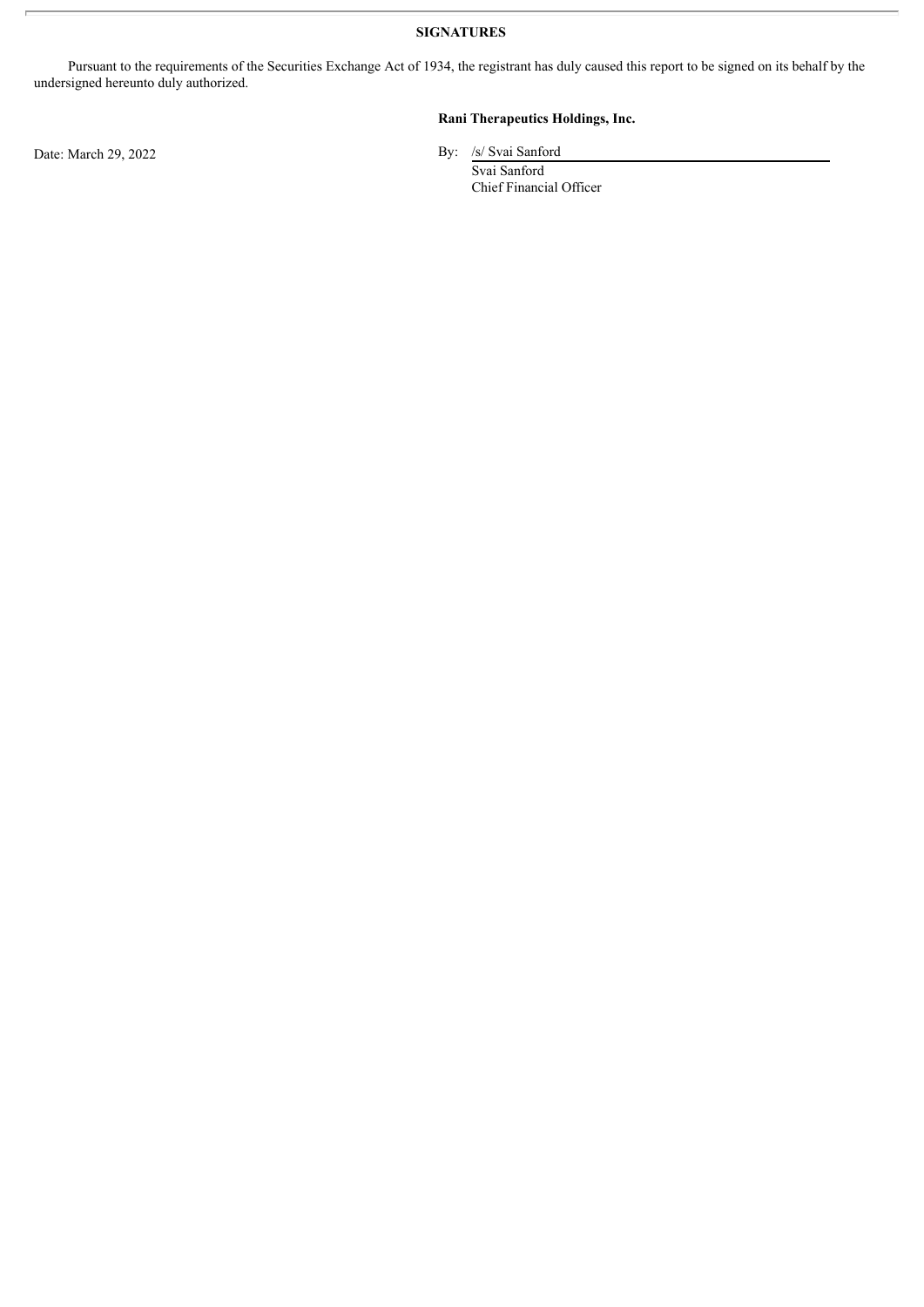

#### <span id="page-3-0"></span>**Rani Therapeutics Reports Fourth Quarter and Full Year 2021 Financial Results; Provides Corporate Update**

*- Initiated a Phase 1 clinical trial of RT-102 for the potential treatment of osteoporosis -*

*- Unveiled the high-capacity RaniPill™ HC, capable of delivering payloads of up to 20 mg -*

*- Strengthened Board with the appointments of Lyn Baranowski and Lisa Rometty –*

*- Conference call and webcast today at 4:30 p.m. ET -*

**SAN JOSE, Calif., March 29, 2022**—Rani Therapeutics Holdings, Inc. ("Rani Therapeutics" or "Rani") (Nasdaq: RANI), a clinical stage biotherapeutics company focused on the oral delivery of biologics, today reported financial results for the fourth quarter and full year ended December 31, 2021 and provided a corporate update.

"The year 2021 and the subsequent months that have passed have been a productive period for Rani. We refined and progressed our development pipeline; made strides on RaniPill HC, the high capacity version of our RaniPill platform; bolstered our balance sheet through a successful IPO; and strengthened our board and management with the addition of key personnel," said Talat Imran, Chief Executive Officer of Rani Therapeutics. "Looking ahead to the rest of 2022, we expect to announce topline results from our Phase 1 trial of RT-102 and initiate an additional Phase 1 trial – the company's third – in the second half of the year. We also expect to make progress with the RaniPill HC, which adds over 50 potential biologic drug candidates as opportunities for internal development or partnership."

#### **Fourth Quarter and Subsequent Highlights**

• **Initiated a Phase 1 Clinical Study of RT-102.** In March 2022, Rani announced the initiation of a Phase 1 clinical study of RT-102, a RaniPill capsule containing parathyroid hormone for the treatment of osteoporosis, in Australia. The single-center, open label, Phase 1 study is evaluating the pharmacokinetics, safety and tolerability of RT-102 administered in healthy adult women volunteers. Preclinical data of RT-102 demonstrated a pharmacokinetic profile comparable to published data for once-daily PTH injections for the treatment of osteoporosis.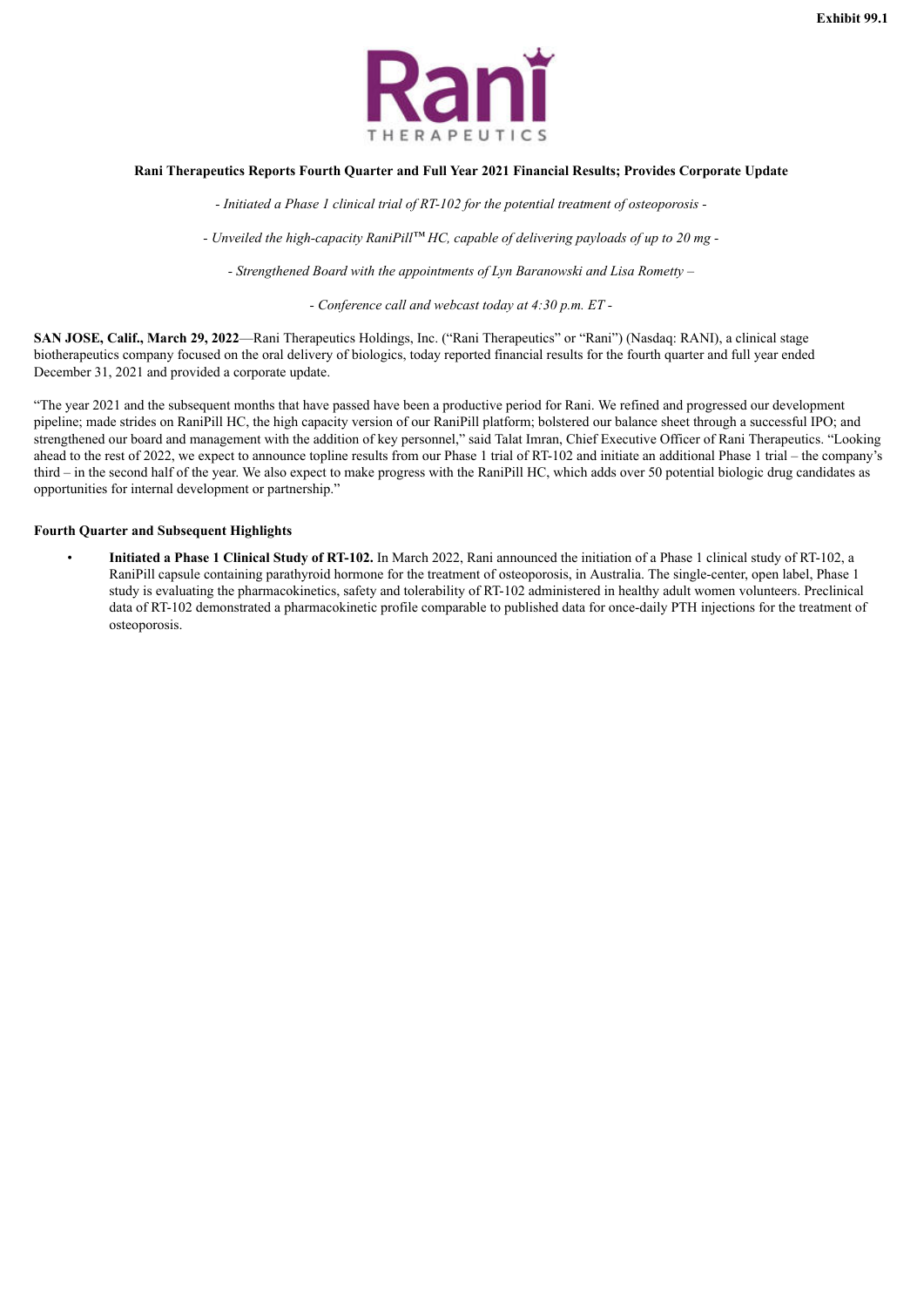- **Unveiled the RaniPill High Capacity (HC).** In February 2022, Rani announced the development of the RaniPill HC, an oral device capable of delivering therapeutic payloads of up to 500%-plus more than the original RaniPill capsule. In preclinical testing in a canine model using an adalimumab payload, the RaniPill HC deployed successfully and yielded a PK profile proportional to historical data obtained with adalimumab delivered via the original RaniPill capsule.
- **Completed Preclinical GLP 7-Day Repeat Oral Administration Study.** In November 2021, Rani completed a GLP 7-day repeat oral administration study evaluating the safety and tolerability of RT-102 in canines. In the study, no safety events were observed.
- **Additions to the Board of Directors**. In January 2022 and November 2021, Rani strengthened its Board of Directors with the appointments of Lisa Rometty and Lyn Baranowski, respectively. Ms. Rometty has more than two decades of global commercialization and product development experience in the biotechnology and healthcare space. Ms. Baranowski is a seasoned biotechnology executive with a diverse set of knowledge around product portfolios and therapeutic areas.

# **Expected Near-Term Milestones**

- Topline Phase 1 RT-102 data readout expected in 2H 2022
- Initiation of an additional Phase 1 clinical study expected in 2H 2022

# **Full Year 2021 Financial Results**

- **Cash and cash equivalents** as of December 31, 2021 were \$117.5 million, compared to \$73.1 million as of December 31, 2020. Rani expects its cash and cash equivalents balance to be sufficient to fund its operating expenses and capital expenditure requirements at least until the end of 2023.
- **Research and development (R&D) expenses** for the three and twelve months ended December 31, 2021 were \$7.4 million and \$26.5 million, respectively, compared to \$3.3 million and \$12.0 million for the same periods in 2020, respectively. The increases were primarily attributed to higher compensation and benefits due to the increase in headcount, including \$8.2 million for the full-year of non-cash equity-based compensation expense; of which \$6.2 million was recognized in connection with the company's IPO and related corporate reorganization in the third quarter of 2021.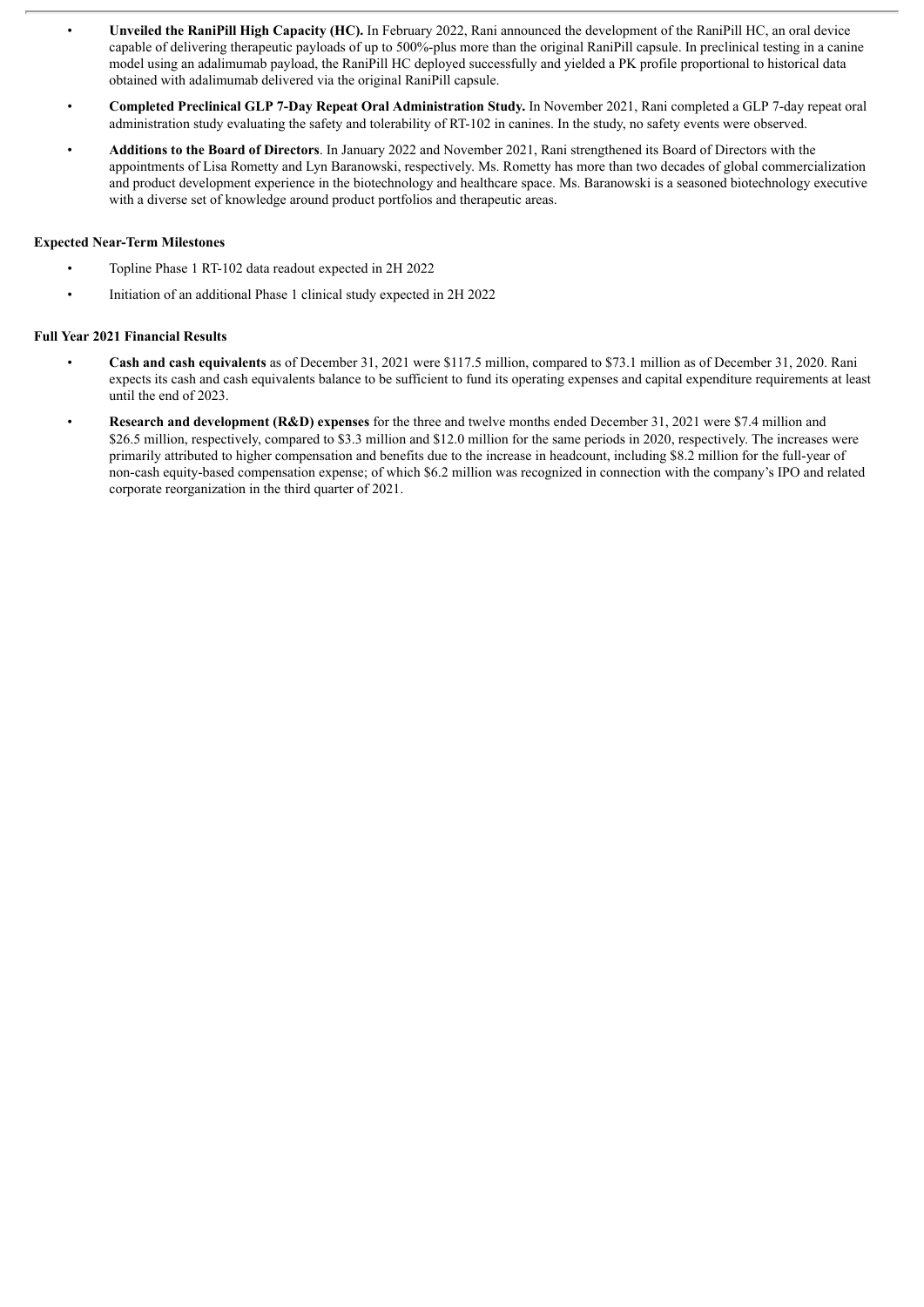- **General and administrative expenses** for the three and twelve months ended December 31, 2021 were \$5.9 million and \$27.8 million, respectively, compared to \$1.8 million and \$5.0 million for the same periods in 2020, respectively. The increases were primarily attributed to the public company related costs and higher compensation and benefits due to the increase in headcount, including \$14.4 million for the full-year of non-cash equity-based compensation expense; of which \$10.7 million was recognized in connection with the company's IPO and related corporate reorganization in the third quarter of 2021.
- Net loss for the three and twelve months ended December 31, 2021 was \$13.3 million and \$53.1 million, respectively, compared to \$5.8 million and \$16.7 million for the same periods in 2020, respectively.

#### **Conference Call**

Rani will host a corresponding conference call and live webcast at 1:30 p.m. PT / 4:30 p.m. ET on March 29, 2022 to discuss the results and provide a business update. Individuals interested in listening to the live conference call may do so by dialing (844) 605-7369 for domestic callers, or (929) 517-0917 for international callers and reference conference ID: 7192045; or from the webcast link in the investor relations section of the company's website at: www.ranitherapeutics.com.

A webcast replay will be available in the investor relations section on the company's website for 90 days following the completion of the call.

#### **Rani Therapeutics**

Rani Therapeutics is a clinical stage biotherapeutics company focused on advancing technologies to enable the development of orally administered biologics. Rani has developed the RaniPill™ capsule, which is a novel, proprietary and patented platform technology, intended to replace subcutaneous injection of biologics with oral dosing. Rani has successfully conducted several preclinical and clinical studies to evaluate safety, tolerability and bioavailability using the RaniPill™ capsule. For more information, visit www.ranitherapeutics.com.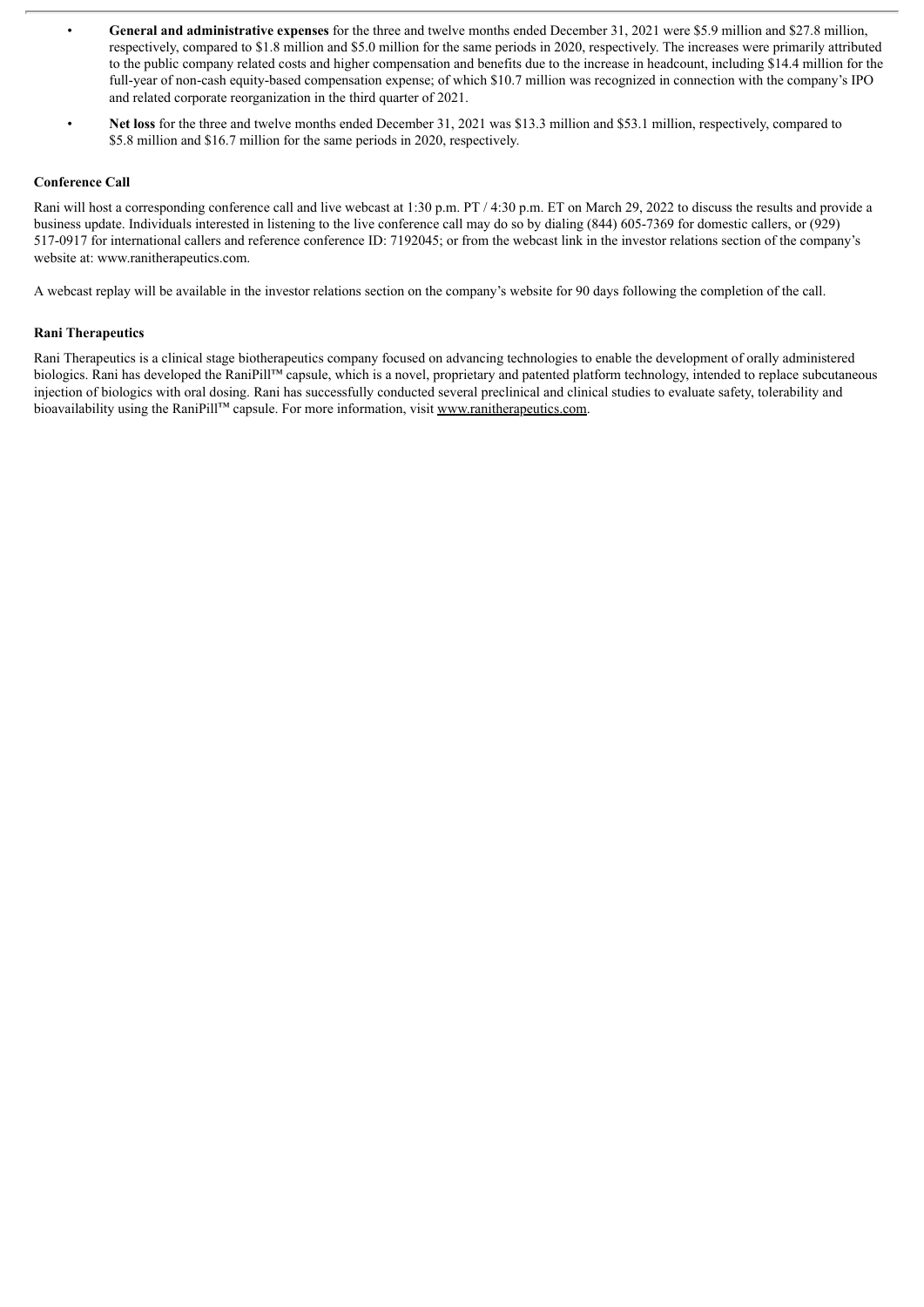#### **Forward-Looking Statements**

Statements contained in this press release regarding matters that are not historical facts are "forward-looking statements" within the meaning of the Private Securities Litigation Reform Act of 1995. Such forward-looking statements include statements regarding, among other things, the timing of topline results from Rani's Phase 1 trial of RT-102, the expected initiation of an additional Phase 1 trial of another product candidate in the second half of 2022, expected progress with the RaniPill HC platform, and potential expansion of Rani's prospective opportunity, alone or in partnership, to an additional 50 biologics across multiple new indications, Rani's development and advancement of its RaniPill capsule technology, the impact of its technology on medical treatment, Rani's advancement of its preclinical and clinical programs and timing of results, customer acceptance of the RaniPill capsule technology, the potential benefits of the RaniPill capsule technology, Rani's ability to attract and retain talent, Rani's prospects for entering into strategic partnerships or transactions, and Rani's growth as a company. Because such statements are subject to risks and uncertainties, actual results may differ materially from those expressed or implied by such forward-looking statements. Words such as "may," "could," "prospective," "look forward," "progress," "advance" and similar expressions are intended to identify forward-looking statements. These forward-looking statements are based upon Rani's current expectations and involve assumptions that may never materialize or may prove to be incorrect. Actual results could differ materially from those anticipated in such forward-looking statements as a result of various risks and uncertainties, which include, without limitation, risks and uncertainties associated with Rani's business in general, the impact of the COVID-19 pandemic, and the other risks described in Rani's filings with the Securities and Exchange Commission. All forward-looking statements contained in this press release speak only as of the date on which they were made and are based on management's assumptions and estimates as of such date. Rani undertakes no obligation to update such statements to reflect events that occur or circumstances that exist after the date on which they were made, except as required by law.

### **Investor Contact:**

investors@ranitherapeutics.com

#### **Media Contact:**

media@ranitherapeutics.com

Source: Rani Therapeutics

# # #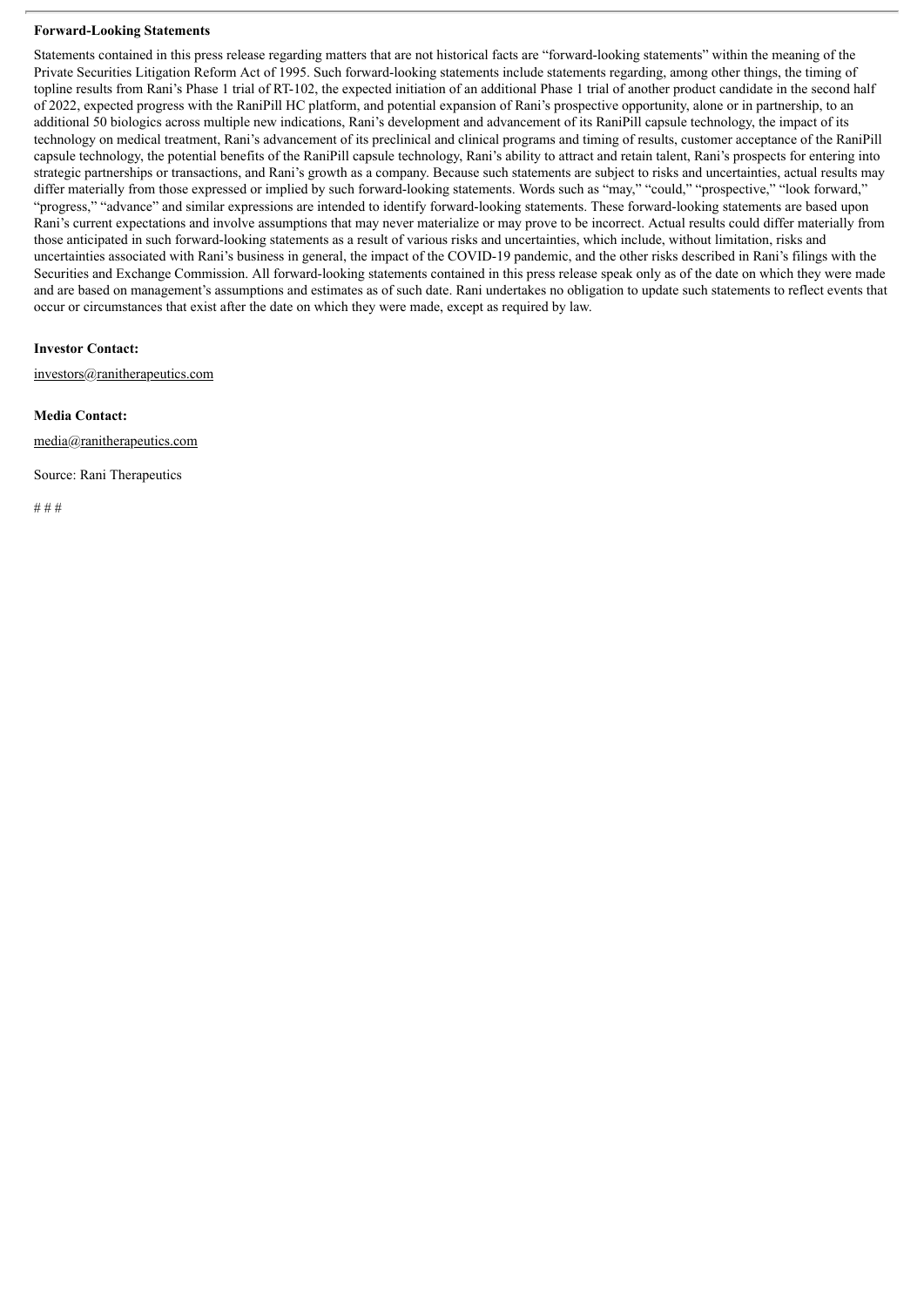#### **Rani Therapeutics Holdings, Inc. Consolidated Balance Sheets (In Thousands, Except Par Value)**

|                                                                                                                                | 2021           | <b>Year End December 31,</b> |            |  |
|--------------------------------------------------------------------------------------------------------------------------------|----------------|------------------------------|------------|--|
| <b>Assets</b>                                                                                                                  |                |                              | 2020       |  |
| Current assets:                                                                                                                |                |                              |            |  |
| Cash and cash equivalents                                                                                                      | \$117,453      |                              | \$73,058   |  |
| Related party note receivable                                                                                                  |                |                              | 1,720      |  |
| Prepaid expenses                                                                                                               | 2,142          |                              | 167        |  |
| Total current assets                                                                                                           | 119,595        |                              | 74,945     |  |
| Property and equipment, net                                                                                                    | 4,612          |                              | 4,470      |  |
| <b>Total assets</b>                                                                                                            | \$124,207      | \$                           | 79,415     |  |
| Liabilities, Convertible Preferred Units and Stockholders' Equity / Members' Deficit                                           |                |                              |            |  |
| Current liabilities:                                                                                                           |                |                              |            |  |
| Accounts payable                                                                                                               | \$<br>1,080    | $\mathbb{S}$                 | 537        |  |
| Related party payable                                                                                                          | 126            |                              | 145        |  |
| Accrued expenses                                                                                                               | 1,434          |                              | 550        |  |
| Deferred revenue                                                                                                               |                |                              | 2,717      |  |
| Current portion of long-term debt                                                                                              |                |                              | 1,359      |  |
| Total current liabilities                                                                                                      | 2,640          |                              | 5,308      |  |
| Preferred unit warrant liability                                                                                               |                |                              | 320        |  |
| Long-term debt, less current portion                                                                                           |                |                              | 2,412      |  |
| <b>Total liabilities</b>                                                                                                       | 2,640          |                              | 8,040      |  |
| Commitments and contingencies                                                                                                  |                |                              |            |  |
| Convertible preferred units                                                                                                    |                |                              | 184,714    |  |
| Stockholders' equity / (members' deficit):                                                                                     |                |                              |            |  |
| Common units                                                                                                                   |                |                              | 664        |  |
| Preferred stock, \$0.0001 par value - 20,000 shares authorized; none issued and outstanding as of December 31, 2021            |                |                              |            |  |
| Class A common stock, \$0.0001 par value - 800,000 shares authorized; 19,712 issued and outstanding as of<br>December 31, 2021 | $\overline{2}$ |                              |            |  |
| Class B common stock, \$0.0001 par value - 40,000 shares authorized; 29,290 issued and outstanding as of                       |                |                              |            |  |
| December 31, 2021                                                                                                              | 3              |                              |            |  |
| Class C common stock, \$0.0001 par value - 20,000 shares authorized; none issued and outstanding as of December 31,<br>2021    |                |                              |            |  |
| Additional paid-in capital                                                                                                     | 55,737         |                              |            |  |
| Accumulated deficit                                                                                                            | (8,331)        |                              | (114,003)  |  |
| Total stockholders' equity attributable to Rani Therapeutics Holdings, Inc. / (members' deficit)                               | 47,411         |                              | (113, 339) |  |
| Non-controlling interest                                                                                                       | 74,156         |                              |            |  |
| Total stockholders' equity / (members' deficit)                                                                                | 121,567        |                              | (113, 339) |  |
| Total liabilities, convertible preferred units and stockholders' equity / (members' deficit)                                   | \$124,207      |                              | \$79,415   |  |